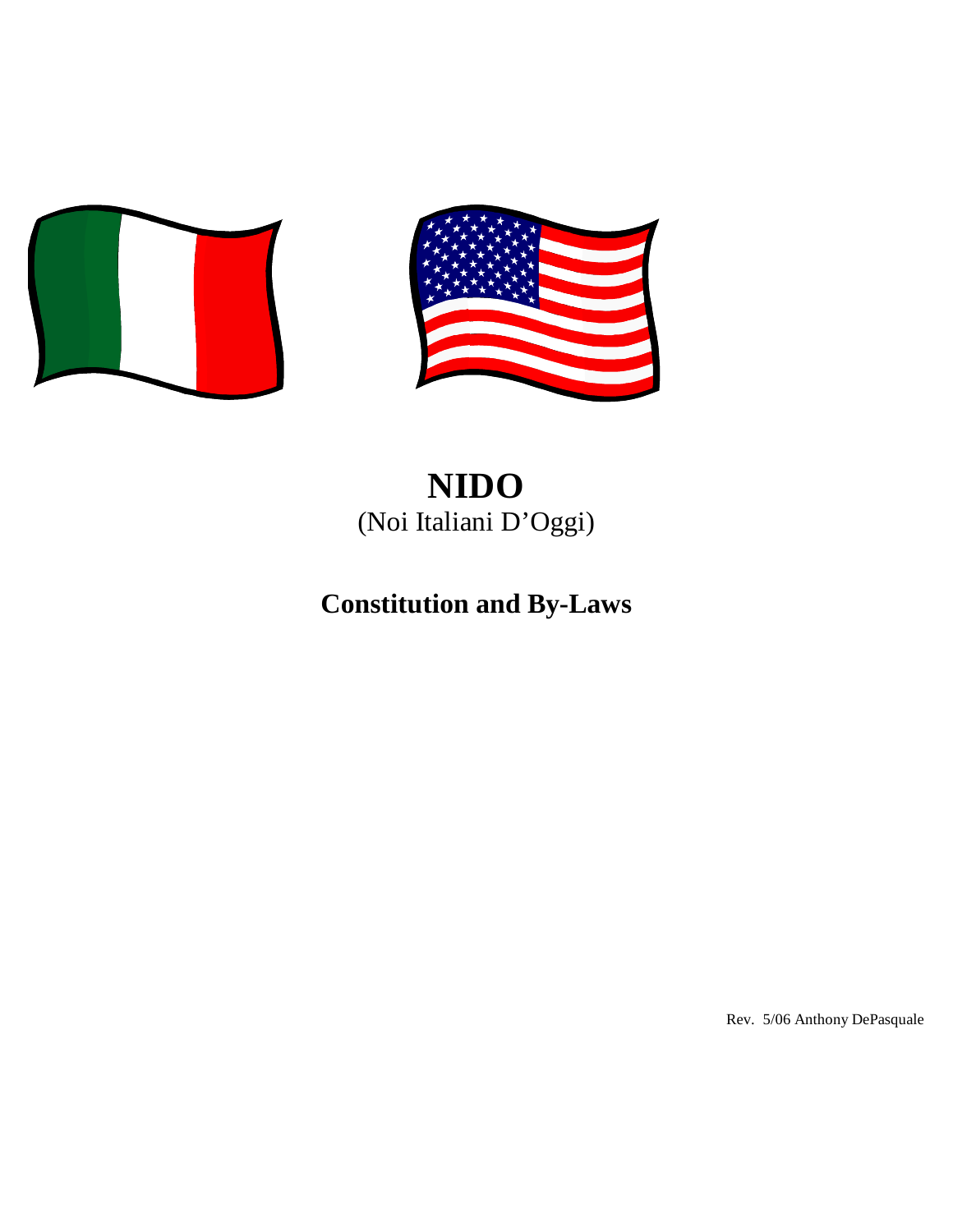# **INDEX**

|                                                                                               | Page   |
|-----------------------------------------------------------------------------------------------|--------|
| Name of Organization, Purpose, Fiscal Year, Membership<br>Meetings and Members                | $I-II$ |
| NIDO and Executive Board Trustees with Responsibilities                                       | III-IV |
| <b>Officer Nominations and Voting Procedures</b>                                              | V      |
| Executive Board Responsibilities, Meeting Procedures and Quorum                               | VI     |
| <b>Standing Committees</b>                                                                    | VП     |
| Finances, Parliamentary Procedures, Dissolution of<br>NIDO and Amendments to the Constitution |        |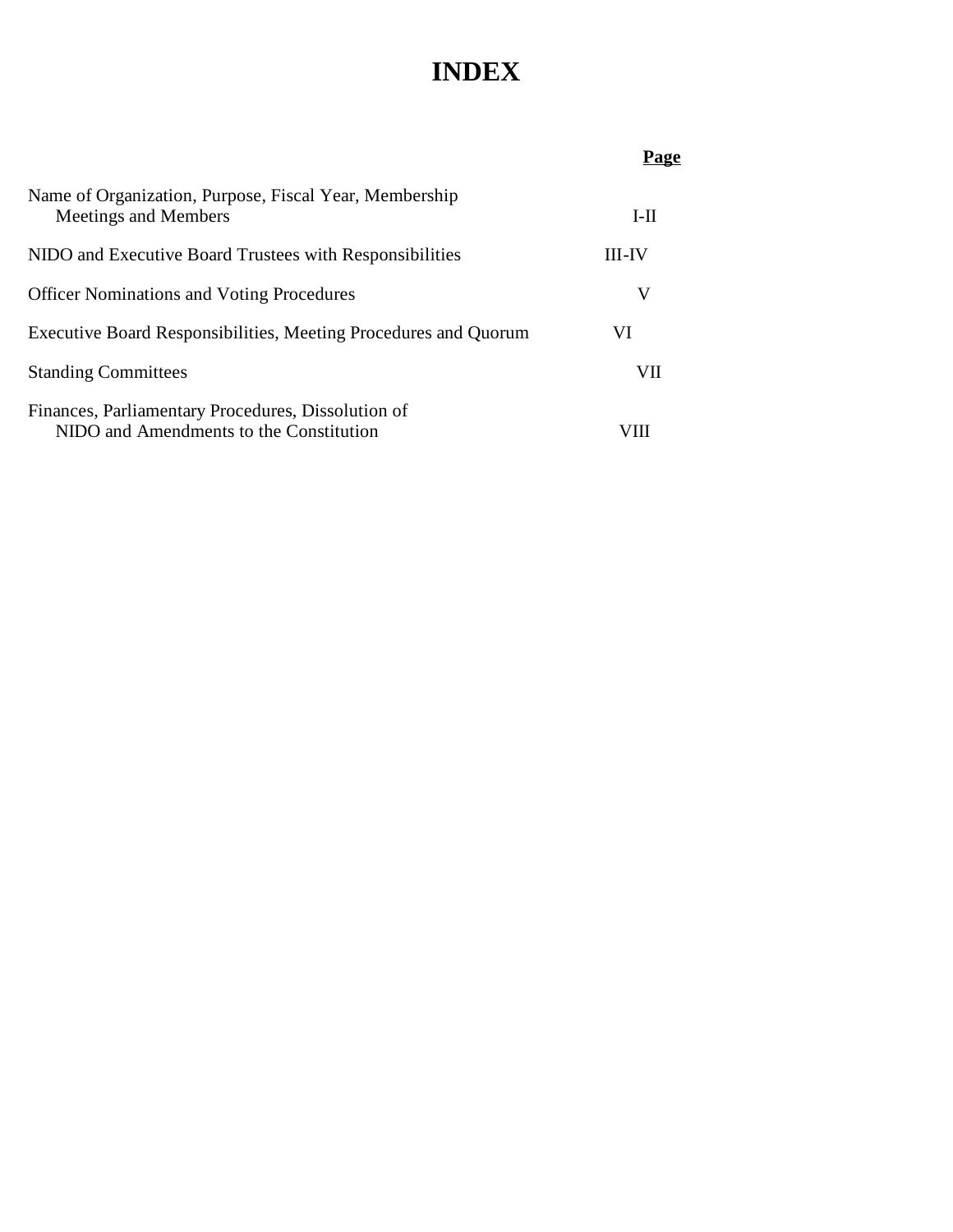# **NIDO (NOI ITALIANI D'OGGI)**

#### **ARTICLE 1 – Name of the Organization**

The name of this organization (corporation) shall be Noi Italiani D'Oggi hereafter called NIDO.

#### **ARTICLE 2 – Purpose**

The Corporation exists as a Type B Not for Profit Corporation under the laws of the State of New York with the following purpose:

*To promote the understanding of Italian culture, its literature, arts, traditions, language, heritage and to dispel ethnic myths. These objectives shall be accomplished by gift, bequest, purchase, sale, social, educational, and other unidentified activities within the resources of NIDO.*

#### **ARTICLE 3 – Fiscal Administrative Year**

The administrative fiscal year of NIDO shall begin July 1, and end the following June 30.

### **ARTICLE 4 – Membership Meetings**

The NIDO general membership meeting shall be held on the first Thursday of each month (except for the months of July-August) beginning at 7:30 PM at the designated meeting place as determined by the Board of Directors. Members will be notified of any change of date or place via newsletter or by the NIDO Secretary.

#### **ARTICLE 5 – Membership**

Membership to NIDO shall be available to all persons supporting the NIDO Constitution and the purpose of the organization.

a) The Membership Chairperson is responsible to review and approve all new membership applications. If approved the applicant will become a member upon payment of the annual dues. The Membership Chairperson will have the new member's name included in our monthly newsletter.

b) Membership dues are fixed by the Executive Board and must be approved by a majority vote of all members of good standing at the announced date of the vote. Any change in the membership rate becomes effective September 1 of the following year.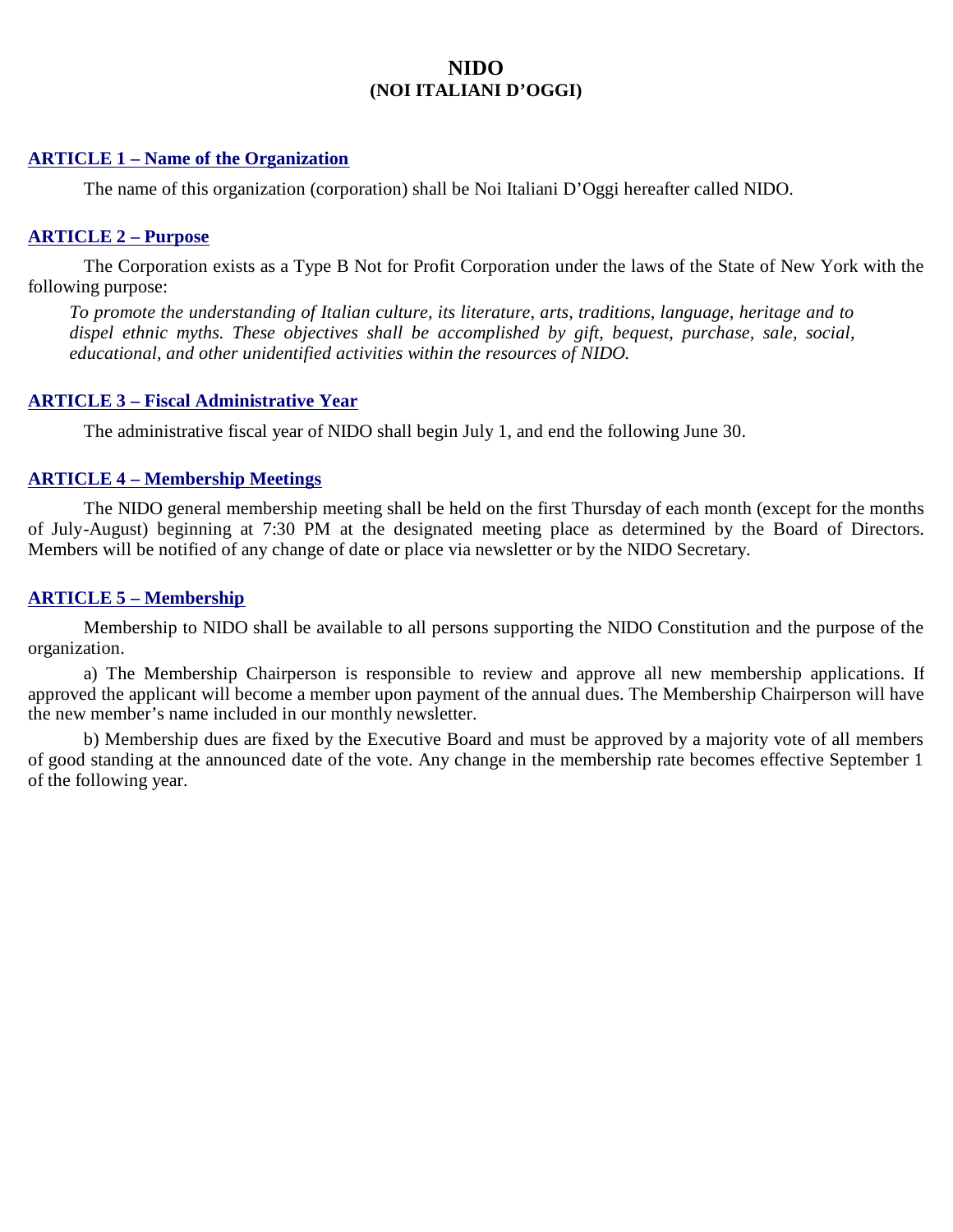# **ARTICLE 5 – Membership (cont'd)**

c) To be a member in good standing one must have paid the annual dues by September 30. Membership dues for new members accepted after January 1, shall be pro-rated. Only members in good standing shall have full voting powers.

- d) Membership is renewed each year with the payment of dues.
- e) Types of membership:
	- 1) Family: member, spouse and dependent children (under 18 years of age)
	- 2) Single: individual adult person
	- 3) Honorary: may be conferred by the Executive Board with the concurrence of the general membership upon an individual who has distinguished himself/herself by some outstanding deed or contribution to NIDO. Such a person shall be entitled to enjoy all of the benefits of an active member, and shall be exempt from paying annual dues. Such a proposal shall be submitted by a sponsoring member enumerating significant contributions to the organization.

It shall be a violation of these By-Laws for any member or officer of NIDO to enter on behalf of the organization into any agreement written or oral, without prior approval of the Executive Board or approval from the general membership. Furthermore, NIDO will not be held responsible in any way for a violation of this clause. This infraction by any member or officer will result in immediate dismissal from NIDO.

f) A member who has violated the NIDO By-Laws or has conducted himself or herself in a manner detrimental to the organization, can be dismissed from the Organization by a vote of the Executive Board.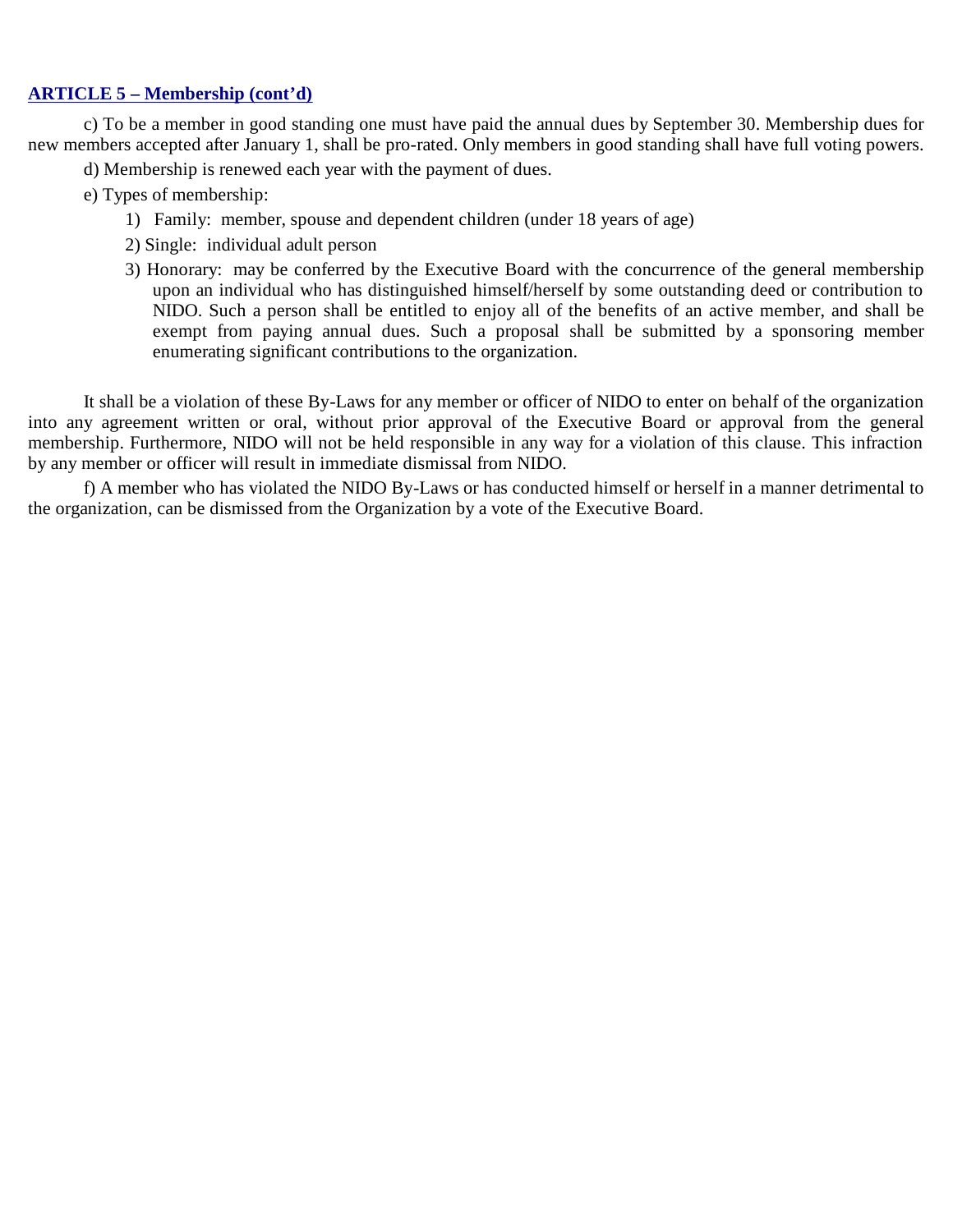#### **ARTICLE 6 – Officers of NIDO and Executive Board**

Except for the President there are no term limits.

The Executive Board will consist of the President, Vice President, four (4) trustees, Secretary, Treasurer and the past President. Its members are the only positions with voting rights. A quorum is required to conduct official business.

#### *President*

It shall be the duty of the President to preside at all meetings of NIDO; to appoint Chairpersons of standing committees, except for the nominating committee; to create such other committees as he/she deems advisable to fulfill the constitutional objectives of NIDO. The President is responsible to see that an annual operational budget is prepared for the ensuing year; obtain Executive Board approval for the budget and submit it to the membership for approval at the September meeting.

The President must acquaint the various Standing Committee Chairpersons of their specific duties and responsibilities; set the goals and objective for the year and present them at the September meeting. The term of the office of President shall be limited to two (2) consecutive years.

### *Vice President*

The Vice President shall perform the duties of the President in his/her absence and assist the President in the performance of his/her duties. The Vice President has the additional responsibility of Program Director for establishing the monthly programs of speakers etc. for the monthly membership meetings. In this responsibility he/she has the authority to set up Committees to complete this task.

#### *Secretary*

The Secretary shall keep accurate records of minutes; shall record members attendance count; shall make a yearly report of the activities of NIDO; shall sign documents approved by the Executive Board.

#### *Treasurer*

The Treasurer shall collect and disperse all funds of NIDO as approved by the Executive Board; shall reconcile the monthly bank statements; shall report the financial status of NIDO at each monthly meeting; shall assist in the preparation of budgets; shall maintain a ledger of accounts; shall make recommendations to the Board of Directors as to how to maintain a healthy financial posture.

The Treasurer shall review the financial books with the Trustees and a financial statement shall be prepared and read at the September meeting by the outgoing Treasurer. Following the reading of the financial statement, any member may request a copy of the report.

Any member of the Executive Board who has a financial responsibility is to be placed under bond protection. Proposed expenditures exceeding approved budgetary expenses must be approved by the Executive Board and presented to the membership for approval.

#### *Treasurer (cont'd)*

All outstanding bills with substantiating receipts/vouchers incurred during the current financial year must be submitted to the treasurer for payments no later than June 30 of that fiscal year if at all possible. All financial records shall be turned over to the incoming administration by July 15. At year-end the Trustees will audit the financial books with the assistance of an outside auditor.

#### *Trustees*

The Trustees shall ensure that the conduct of the activities of NIDO are in conformity with the rules and regulations set forth in the Constitution and By-Laws; shall advise on matters of primary importance and arbitrate controversial matters; shall conduct financial review of the Treasurer's books and assure its accuracy. Each Trustee will head up a committee or become a Chairperson for any activity at the President's discretion.

#### *Immediate Past President*

The immediate past President shall provide continuity between the outgoing and incoming administrations and help the new administration with advice and counsel.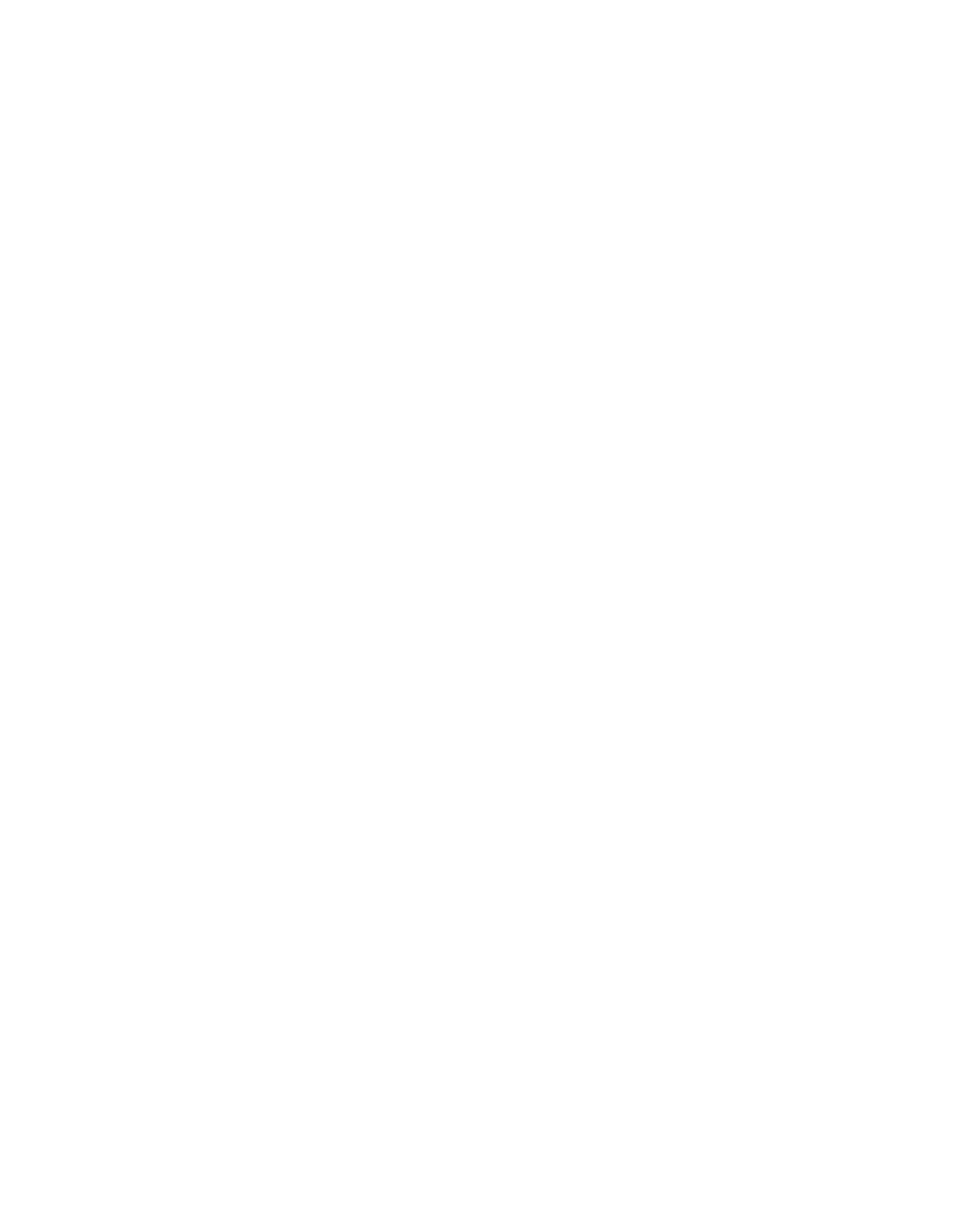# **ARTICLE 7 – Officer Nominating and Voting**

To fill the posts set forth in the Constitution, the following guidelines are to be followed:

- 1. Each candidate shall be a member in good standing for at least one year.
- 2. In the event of vacancy in the Office of President, the Vice-President shall immediately be elevated to fill the Office for the remainder of the unexpired term. Vacancies in the other offices shall be filled for the unexpired term by the President, subject to approval by the Executive Board.
- 3. Nominations and elections of officers shall take place in the following way: The Executive Board shall elect the nominating Committee Chairperson in late February or early March. The President shall not appoint this committee or be a member of it. Members of the Nominating Committee shall be allowed to become nominees for an office themselves. The Chairperson shall appoint 2 (two) to 4 (four) additional members to the committee. The Nominating Committee shall meet early enough to submit a slate of candidates for each office at the regular April meeting. The slate of nominees with accompanying resumes will also appear in the April Newsletter. This will also be so designed as to provide a "coupon" type absentee ballot for those members who will not be able to attend the regular May meeting for the voting of all officers. Members who plan to attend the May meeting need not send in the absentee ballot.

The absentee ballot will contain spaces for the names of candidates for the different offices plus write in spaces should the member want to vote for someone else. The "coupons" type absentee ballot will contain instructions as to the name and address of the person to whom the ballot is to be sent. The absentee ballot must be postmarked a week (seven days) prior to the date of the May meeting when the actual election will take place.

At the May meeting all members attending, who are in good standing and that have not voted, will cast their secret ballot for all officers. The Nominating Committees shall count the ballots the same evening and the candidates with the most votes from members in good standing will be declared the winner. Duly elected candidates will be installed at the regular meeting in June and will hold office for the term of one year.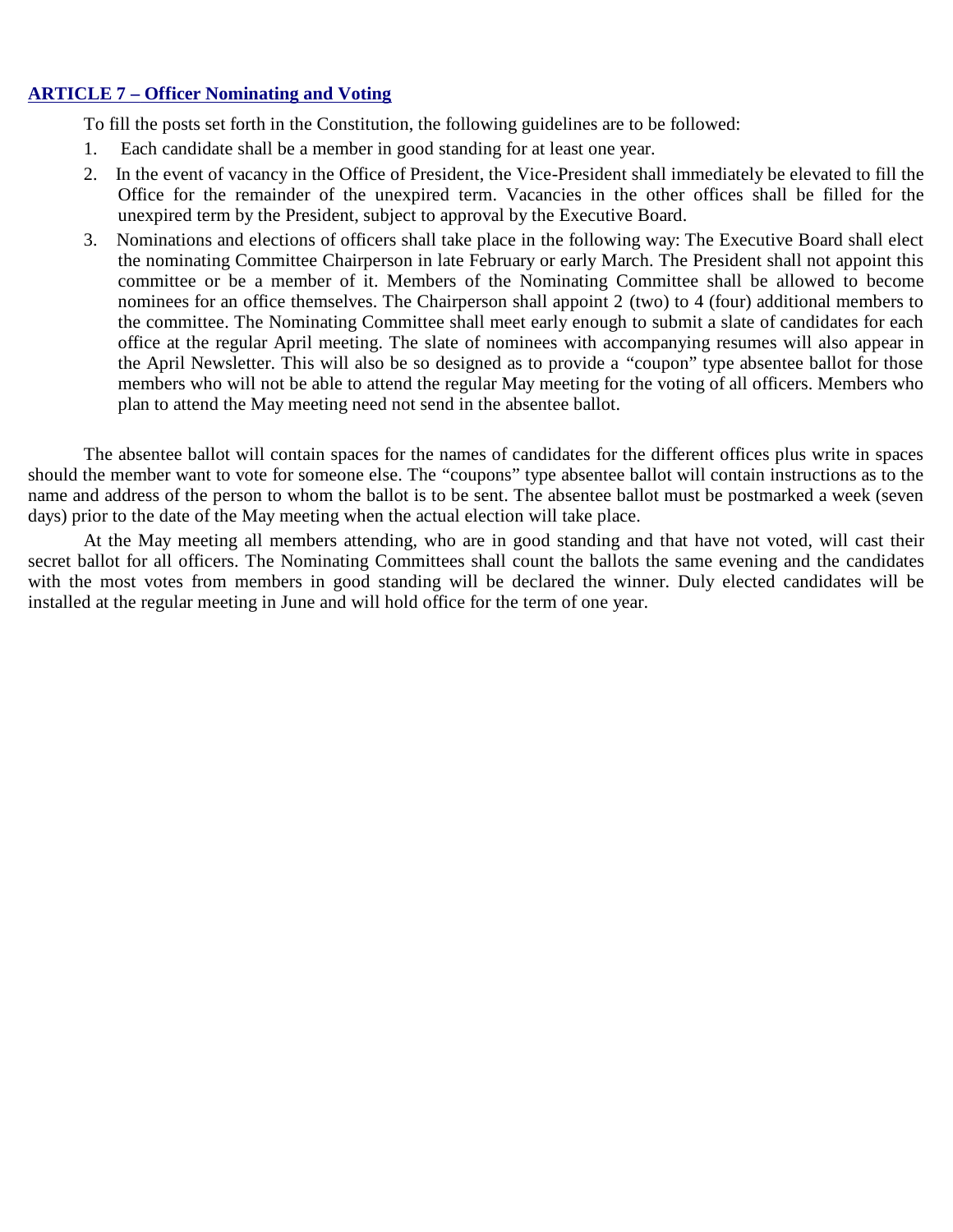# **ARTICLE 8 – The Executive Board**

- 1. The Board shall consist of all the elected officers and the immediate past President.
- 2. It shall have the power to direct the policies and programs of NIDO and decisions on all business of the Corporation.
- 3. The President of NIDO shall serve as the President of the Executive Board and shall report to the general membership any reports and recommendations of the Executive Board meetings.

# **ARTICLE 9 – Meetings and Quorum**

Regularly scheduled meetings of NIDO shall take place on the first Thursday of each month except for the months July-August, as previously set forth. A quorum consists of at least twenty-five percent of all the members of the organization in good standing. Provided a quorum is present, all motions and proposals are to be decided by a simple majority of the members in good standing present and voting. If a quorum is not present, the issue will be tabled till the next meeting for resolution.

The order of business shall follow this general format provided the following items are covered:

- 1. The President shall open the meeting.
- 2. The Secretary will read the minutes of the previous meeting and have it accepted.
- 3. Treasurer's report shall be read by the Treasurer.
- 4. Old Business
- 5. New Business
- 6. Evening Program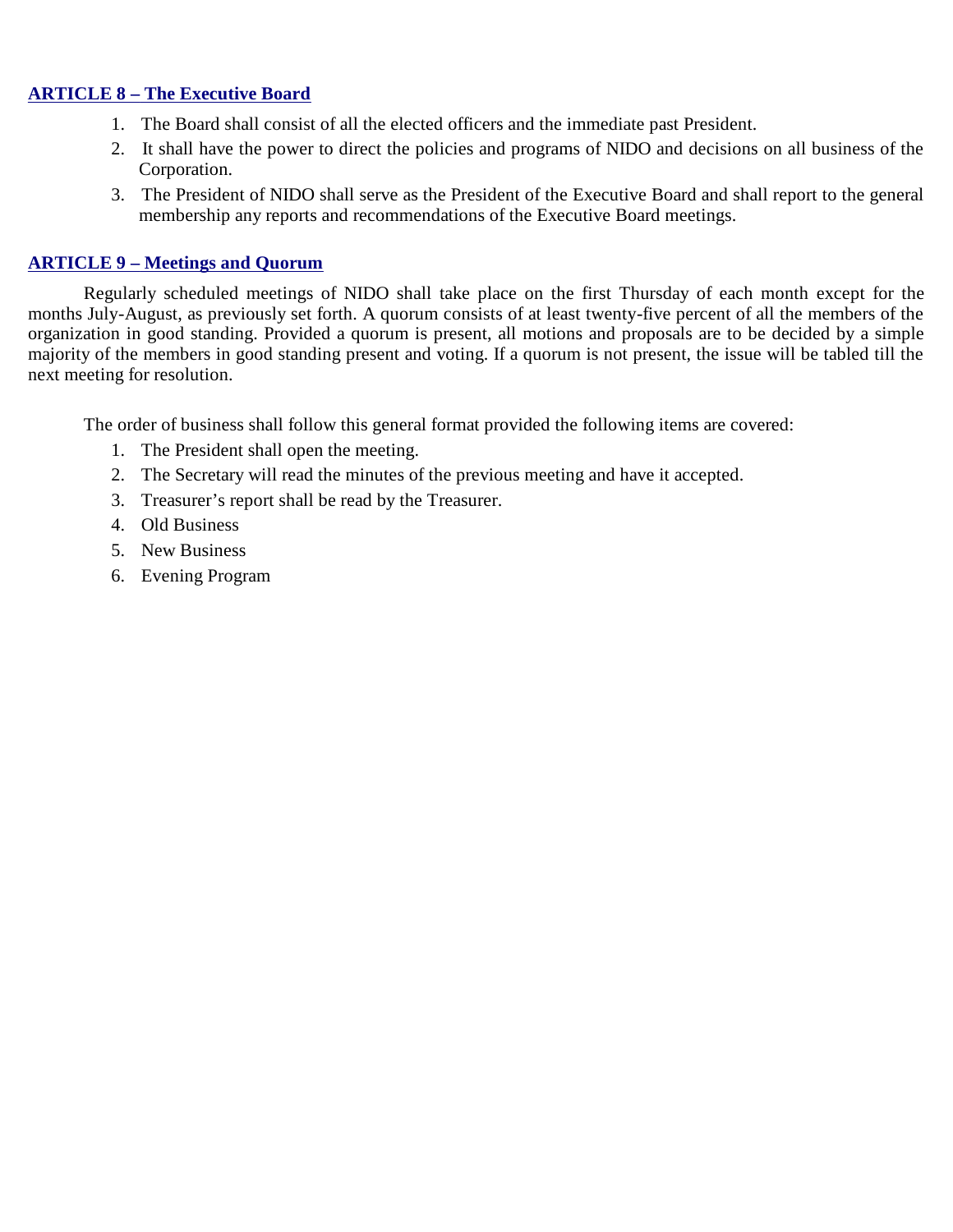# **ARTICLE 10 – Standing Committees**

The following committees shall be activated each year to assist the officers in carrying out business and objectives of NIDO. All standing Committee Chairpersons are appointed by the President and the programs and activities shall be subject to the Executive Board approval.

- 1. Educational Committee: shall direct, promote and administer Italian language programs in NIDO. Shall encourage and support the need and desirability of introducing the Italian language in local schools.
- 2. Scholarship and Grants Committee: a subcommittee shall recommend to the Executive Board the granting of monetary awards to schools, or institutions that provide Italian language and/culture studies that further the knowledge of Italian culture.
- 3. Cultural Committee: shall organize, supervise, execute and direct cultural activities for NIDO with the approval of the Executive Board.
- 4. Social Committee: shall be responsible for recommending, organizing, and promoting the social activities of NIDO subject to the approval of the Executive Board.
- 5. Membership Committee: (see pages I-II for membership require- ments); shall collect annual dues, and other funds received and transfer them to the Treasurer who shall update the membership list annually for distribution to all members who request it; shall issue membership application forms to prospective members and submit these completed forms for approval of the Executive Board.
- 6. By-Laws Committee: shall periodically review all proposed changes to the existing By-Laws and upon approval of the majority of the Executive Board the recommended changes shall be presented to the general membership for approval or rejection.
- 7. Nominating Committee: shall perform its duties as previously set forth.
- 8. Newsletter Committee: shall create and publish the monthly newsletter "La Voce di NIDO" to be sent to all members in good standing as well as paid advertisers. The newsletter is to contain articles in English and Italian on topics of current and historical interest in Italian culture and civilization.
- 9. Sunshine Committee: shall extend comfort in the form of cards, special notices, flowers and visits to members who have suffered sickness, death in the family or other hardship.
- 10. Opera Committee: in keeping with NIDO's long involvement and history of encouraging the enjoyment of Italian music, this standing committee is especially dedicated to the promotion and knowledge of Italian opera and classical Italian music.